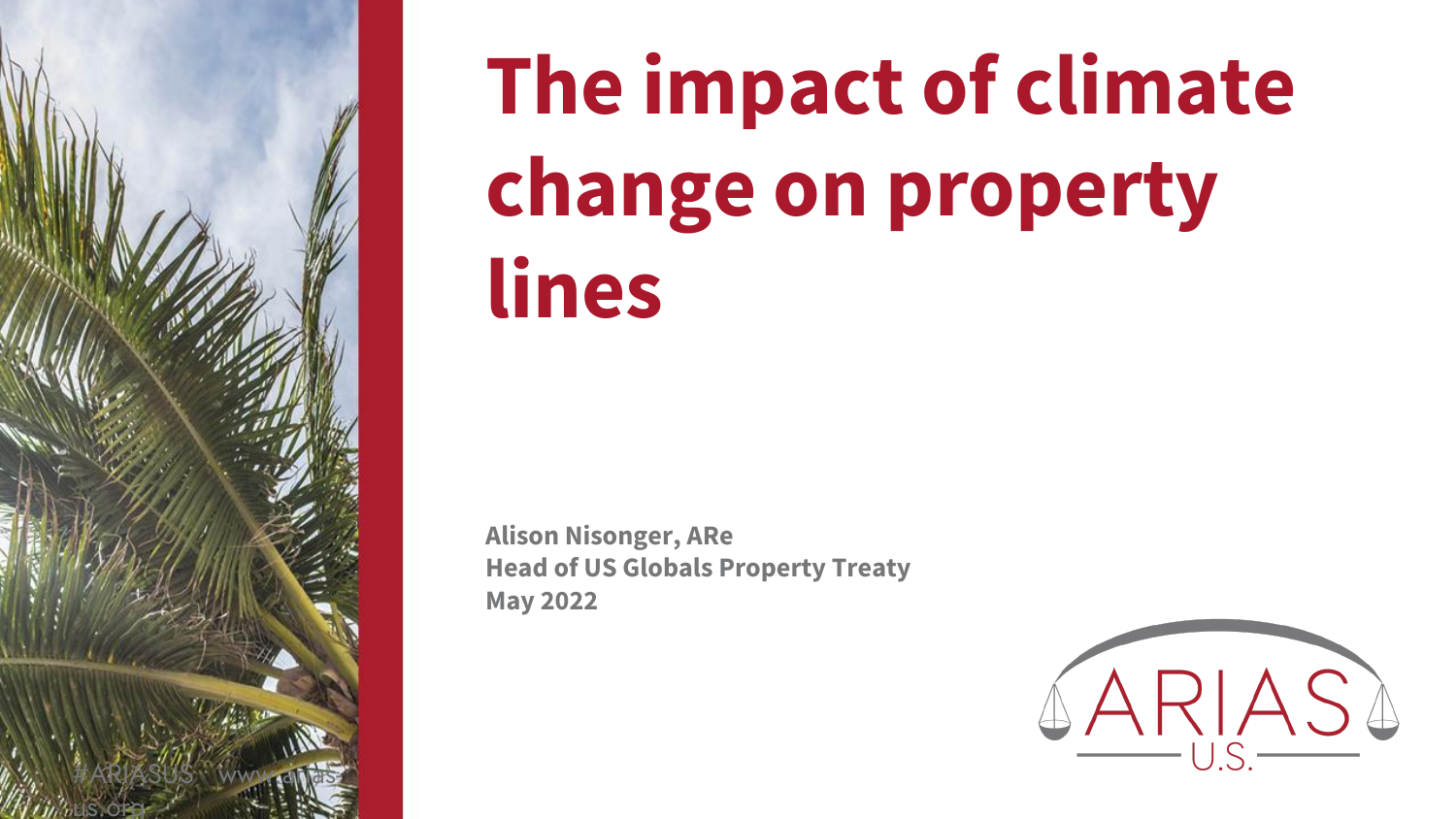## **Rising insured costs from natural disasters**

**Figure 1** 

Insured catastrophe losses have increased dramatically in recent decades

2020: USD 81 bn insured natural catastrophe losses; 5th costliest since 1970

Secondary perils >70% of 2020 weatherrelated losses (mainly wildfire and SCS)

Each of the last five years (except 2019) secondary peril events have caused insured losses of USD 5Bn or more. Prior to 2011, severity of this nature was unheard of.

In 2021, first year two secondary peril events each generated losses in excess of USD 10Bn (winter storms in US and flooding in Europe)

Annual primary and secondary peril insured losses since 1970 (USD billion) at 2020 prices, and share of secondary peril in total insured losses (five-years accumulated)



Source: Swiss Re Sigma: **Natural catastrophes in 2021: the floodgates are open.** 

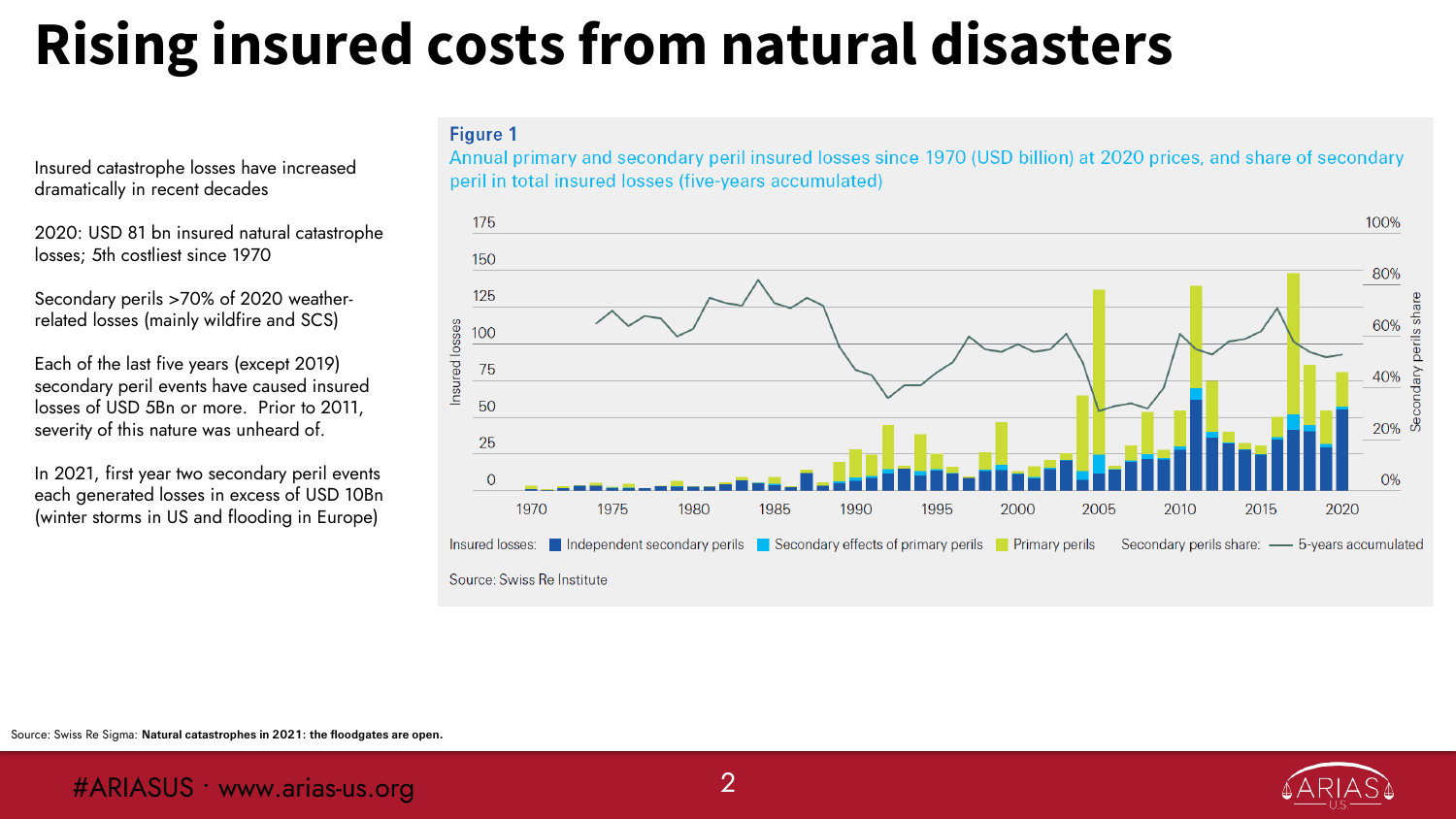## **Primary vs Secondary Perils**

### Table 1

Distinction between primary and secondary perils, according to the event typology and monitoring in the re/insurance market.

|                         | <b>Event type</b>                                                                                                    | Re/insurance industry status                                                                                                                                       | <b>Examples</b>                                                                                                                      |
|-------------------------|----------------------------------------------------------------------------------------------------------------------|--------------------------------------------------------------------------------------------------------------------------------------------------------------------|--------------------------------------------------------------------------------------------------------------------------------------|
| <b>Primary perils</b>   | Natural catastrophes that tend to happen less<br>frequently, but with high loss potential.                           | Traditionally well-monitored and managed<br>risks in developed re/insurance markets.                                                                               | Tropical cyclones, earthquakes, winter storms<br>in Europe.                                                                          |
| <b>Secondary perils</b> | Natural catastrophes that can happen<br>relatively frequently, and typically generate<br>low to medium sized losses. | Independent secondary perils. Less rigour<br>in industry monitoring and modelling than for<br>primary perils. Weaker exposure data capture<br>and claims tracking. | Severe convective storms (including<br>thunderstorms, hail and tornadoes), floods,<br>droughts, wildfires, landslides, snow, freeze. |
|                         |                                                                                                                      | Secondary-effects of primary perils.<br>Not always explicitly modelled alongside<br>the originating primary peril, less rigorous<br>monitoring.                    | Tropical cyclone-induced inland flooding and<br>storm surge; tsunamis, liquefaction and fire<br>following earthquakes.               |

Source: Swiss Re Institute

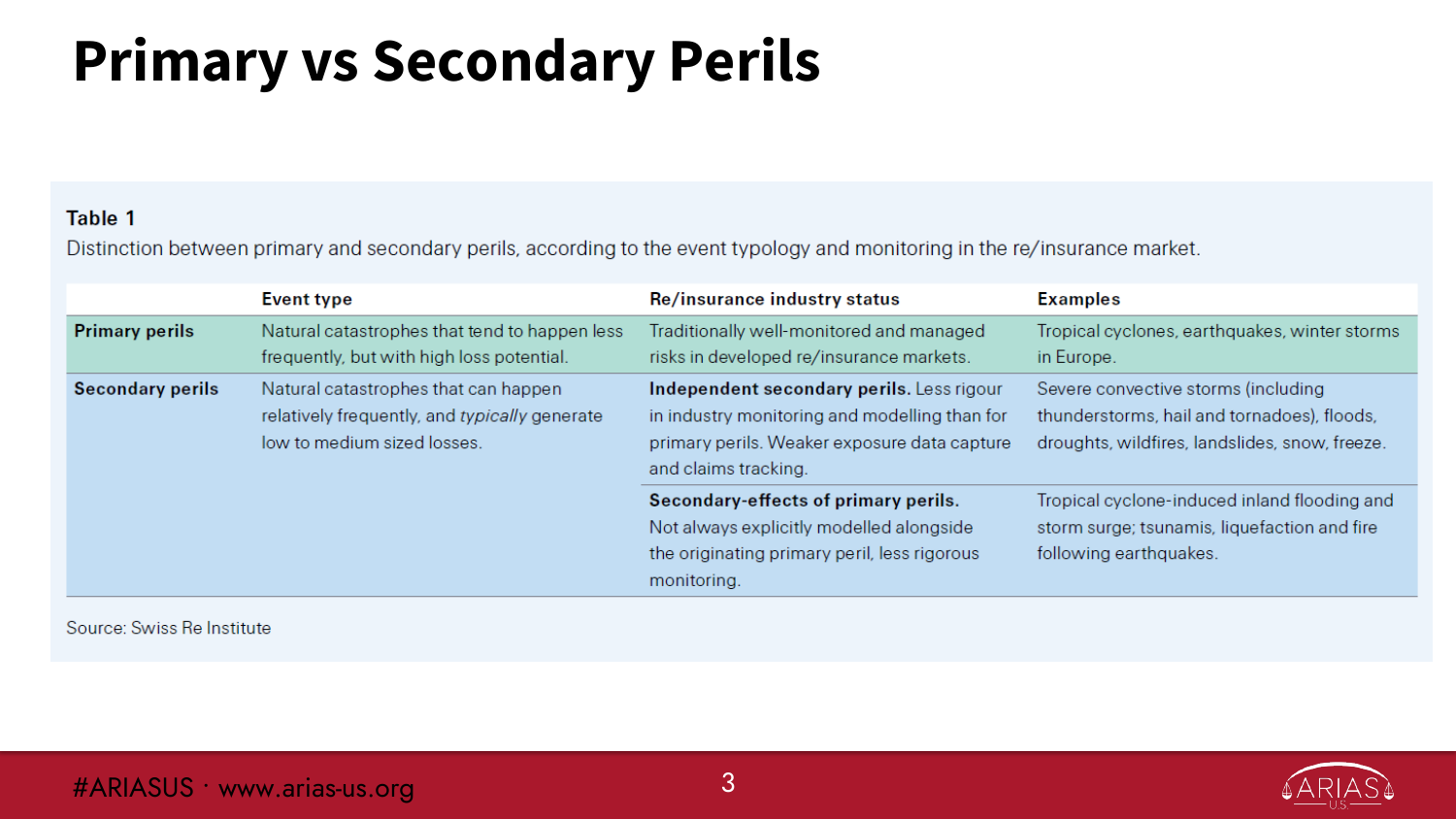## **Climate change impact on Hurricanes**

|                     | 1900- | 1995- | Near-term |
|---------------------|-------|-------|-----------|
|                     | 2020  | 2020  | change    |
| <b>Hurricanes</b>   | 5.77  | 7.88  | $+36%$    |
| Major<br>hurricanes | 2.21  | 3.58  | $+62%$    |
|                     |       |       |           |

Annual occurrence rates of North Atlantic hurricanes and major hurricanes between 1900-2020 (long-term history) and 1995-2020 (near-term history)



**Historical Hurricane activity is not representative of current/future Hurricane activity**

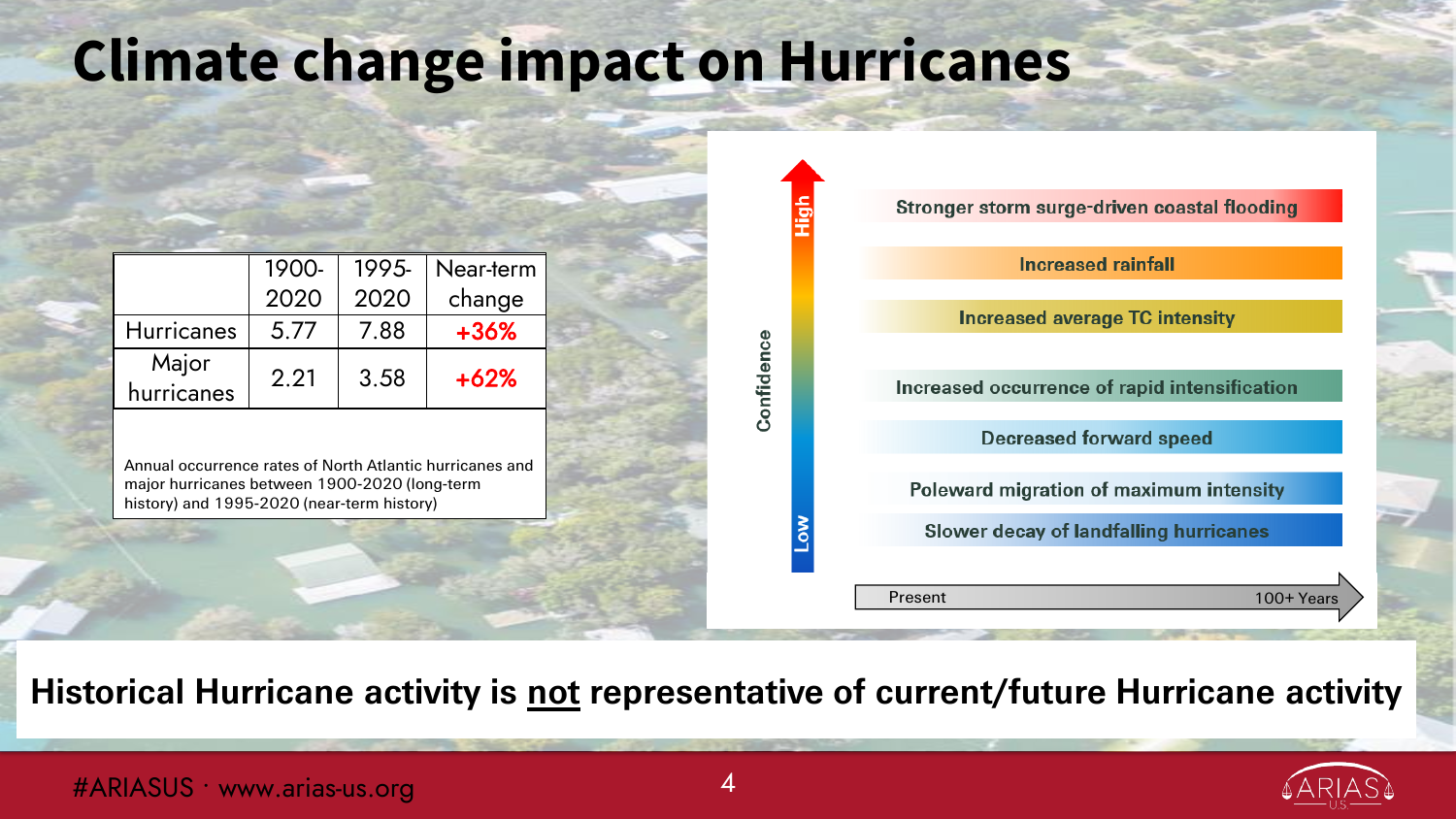





## **Climate change impact on Wildfire**

- In 2020, California had highest record for burned acreage in a single season. Five of the six largest fires in state history.
- More than **129 million trees died** from water shortage and bark beetles during the **2012-2016 drought** (USDA)
- **Fire Weather Index:** Number of days with extreme fire weather in California has **more than doubled since the early 1980s** and is projected to **increase throughout the remainder of the century** (Goss et al., 2020)
- Wildfire is not a risks just to California but to other states  $-$ Colorado, Oregon, New Mexico, Arizona, etc. Yet to see whether the severity can be as high as California.
- Man creates 4 out of 5 wildfires in CA
- Wildfire models are in their infancy and influence of humans on this peril creates model challenges.



### #ARIASUS • www.arias-us.org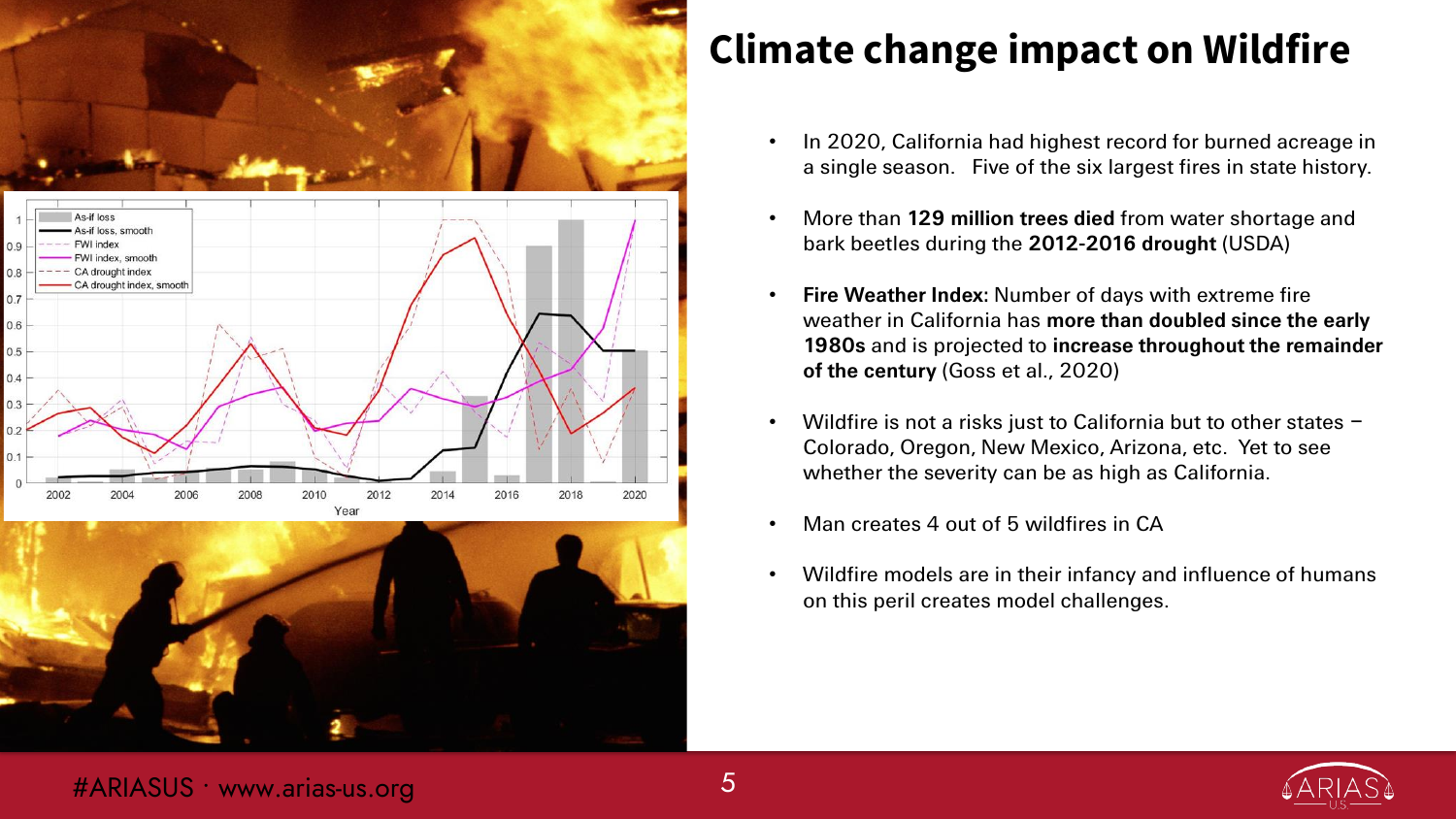## **Is Climate Change impacting other perils?**





- US insured losses increased by **6.4% per year since 2000** (inflation adjusted)
- Over 50% of increase explained by **exposure growth** and **urbanization**

### Potential Climate factors:

- Increase in # of twisters in a single event
- Shift of severe events across central and eastern US
- Hail may be influenced by warmer temps





### #ARIASUS • www.arias-us.org